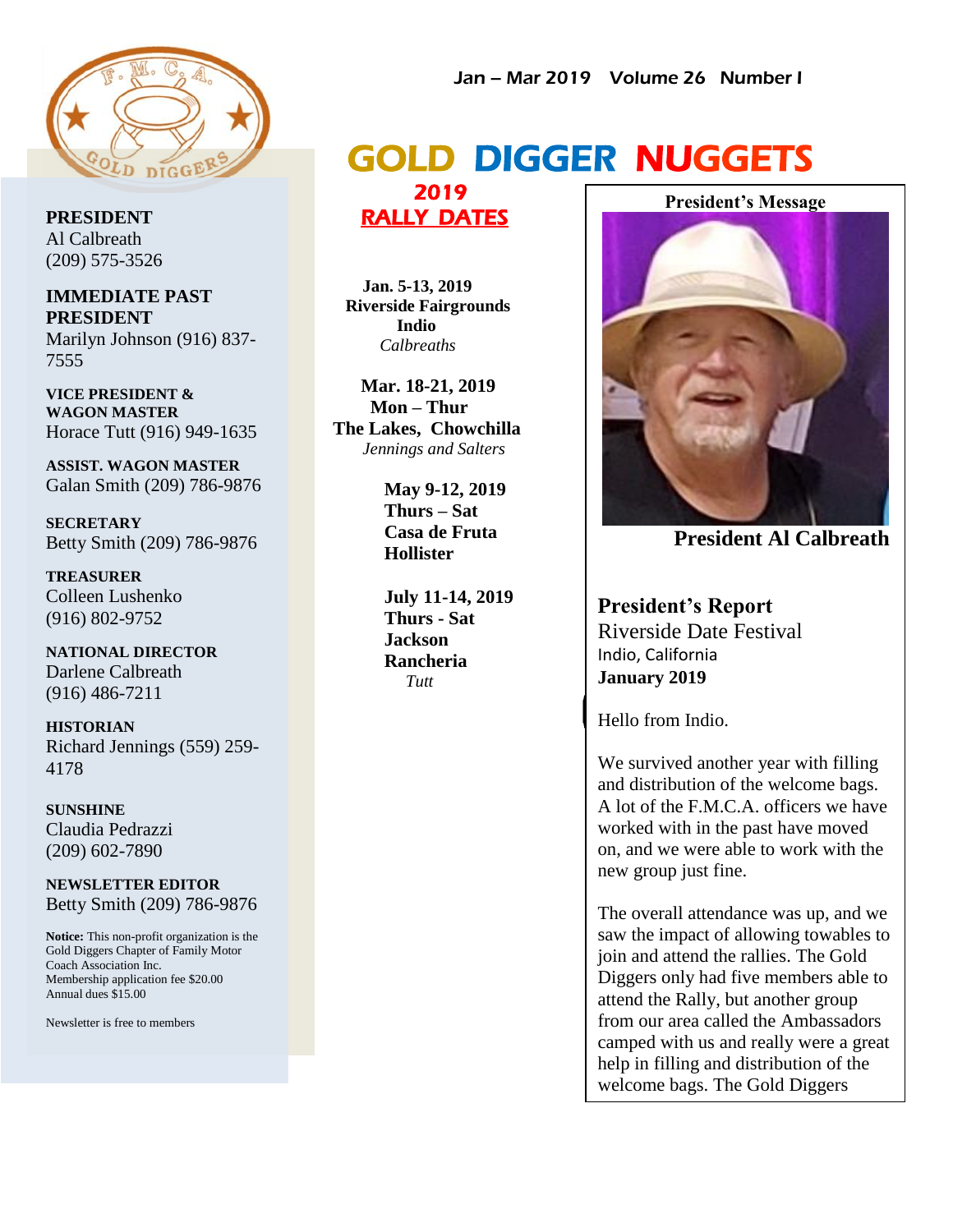would like to thank Roland & Linda and Larry and Holly for their help. Steve Shade, our representative from F.M.C.A, helped us in asking other early arrivals in helping fill the bags. They had to move us from where we usually fill the bags to another location because of a lack of tables. We are talking with the Ambassadors about co-chairing Rallies in the future, they seem to go to the same camp grounds as we do but at different dates, plus they go to some different camp grounds in our area the Gold Diggers have not been to in a while.

At the chapter fair and parade the Gold Diggers created a lot of interest. We decorated our Golf Cart and marched in the parade and passed out \$30.00 worth of candy which everyone enjoyed. The Gold Diggers would like to thank Galan & Betty for the work they did setting up with the filling and distribution of the welcome bags.

As Betty mentioned at our Lodi Rally in December, we had six first-time visitors join us, and I see where some of them will join us again at our next outing in Chowchilla. We also would like to thank the ones who became members and welcome the Hopsons who joined in Indio

I look forward to the rest of the year and would like to thank everyone for their help in making the Gold Diggers survive and move forward.

# **Al**

**Secretary's Report By Betty Smith**



### **FMCA GOLD DIGGERS**

December 1, 2018 Lodi Grape Festival Grounds Lodi, CA

The meeting was called to order at 9:36 a.m. by President Al Calbreath who led the Pledge of Allegiance. Officers present were Al Calbreath, President; Secretary, Betty Smith; Treasurer, Colleen Lushenko; Vice President, Horace Tutt; 2nd Vice President, Galan Smith; National Director, Darlene Calbreath. Al introduced and welcomed new Associate Members Charlotte and Hurley Atkinson from Elk Grove. Al also introduced guests, Penny and Larry Blaylock, Marsha and David Calbreath, Elsie McKay and Kathy Erpilla and Terrie and Mary Stockbridge.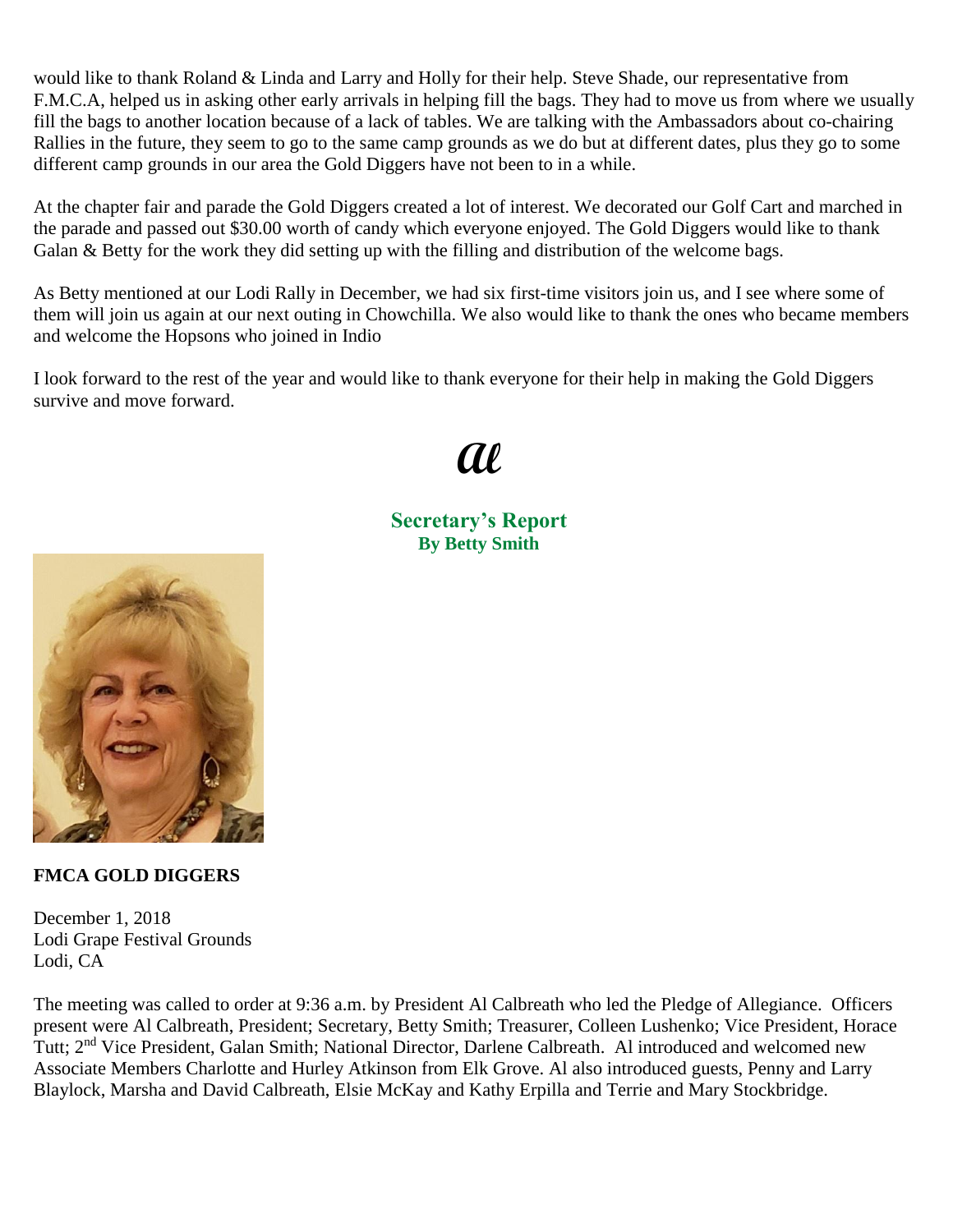President: Al announced that he has several Gold Digger t-shirts, hats and vests to sell for \$10.00 each and lanyards for \$2.00 each. There will be a contest tonight for "Decorated Coach" and also an Ornament Exchange. Al introduced Steve and Jeanette Shade. Steve is the FMCA Representative for the WHMA Northern Division.

Minutes: Betty read the minutes of September 8, 2018 meeting. It was moved, seconded, and carried to approve the minutes as presented. The minutes of the July 14, 2018 were also read (and had been approved already at the September 8 meeting).

Treasurer's Report: Treasurer, Colleen Lushenko reported that the balance in our checking account is \$6,478.00 today but will be around \$5,000.00 after the Lodi expenses are paid. Colleen stressed how important it is to fill out your registration, completely, when you are registering for a rally as she needs accurate figures for her records.

National Director: Since we had so many guests at this rally, Darlene explained the application process for Gold Diggers. If you want to become a Gold Digger, you need to join FMCA (\$60.00 a year). Then a Gold Digger Applications needs to be filled out and submitted to Colleen along with \$20.00 which is non-refundable. At the second rally attended you are initiated as a Gold Digger and at this rally, your annual dues are prorated for the year: "New members who are admitted into the Chapter after the December rally will pay dues on a prorated basis in keeping with the following schedule: January – March - \$10.00; April – July - \$5.00; August to October - \$0." (Betty said that she will now send out our Standing Rules when future Gold Diggers apply rather than when they are initiated.)

Darlene gave a report on benefits of joining FMCA. Some of the benefits included with your annual dues are RV tech support, concierge services, FMCA magazine (also available digitally), and medical assistance (no extra fee - you need to be 100 miles from your home and don't need to be on an RV trip). Roadside assistance, 24/7 is available, but there is a \$59.00 annual fee. Patty Stahl reported that Office Depot has a huge discount for FMCA business. She had 100 copies of an eight-page program, in color, printed. The regular price would have been \$450.00, and she only had to pay \$100.00.

Darlene brought up some suggestions that were made last year regarding the chapter fair, 1) we have "business cards" printed with contact information to pass out to interested people 2) we create a "stand up" cardboard picture holder with some interesting photos of past parades, etc., 3) sparkly gold glitter to put on our chapter table. We were very fortunate last year as the Monaco Roamers gave us a gorgeous gold table cloth! Jim Roberts has volunteered to make business cards.

Historian: Rich Jenkins brought a beautiful photo album of pictures from the last couple of years. Al thanked Rich for the great job he is doing.

Wagon Master: Horace is starting to look for rally sites for 2020 and would like suggestions on places to go. The Macalusos were going to Trail Boss Indio, but Joe has been ill and so Al needs some help as he and Darlene are also Trail Bossing Indio. All 2019 rallies have at least one Trail Boss and could use one more. Al reiterated that Trail Bosses can now do whatever they want with the menu including going to a restaurant or passing on breakfasts. Galan suggested we might consider locations such as Oakdale, for summer rallies, that don't necessarily have a clubhouse. It was agreed by some of those present to consider this.

Sunshine: Al encouraged folks to let Claudia Pedrazzi, who is Sunshine Chairperson to know if anyone is ill so she can send a card.

Indio 2019: Al reported that everyone needs to be at the South Gate 6 (Dr. Carreon) at 9:30 a.m. Saturday, January 5 to be parked. Also, everyone needs to register with FMCA for the rally as well as send Colleen the Gold Digger registration and you need to have a gate pass for your dashboard which you can get from Al.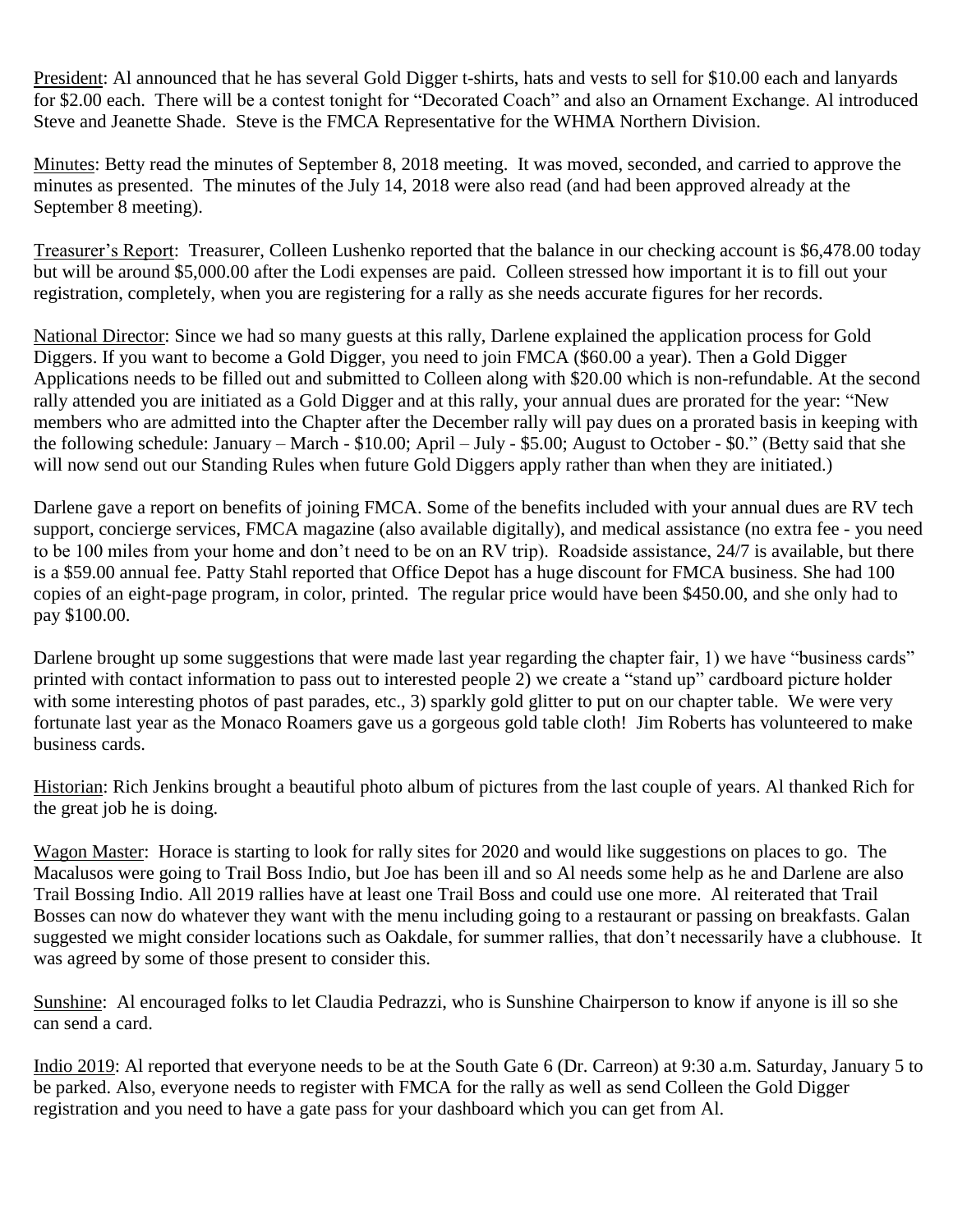Indio 2020 Theme: Al reported that WHMA is asking for suggestions for a rally theme for 2020. The suggestions voted on were "Halloween in January" and "Back to the '50s". Betty will send the form back with our suggestions.

Membership Chairperson: Betty reported that we have 15 Active members; 5 Associate members; 1 Applicant and 1 Lifetime member; however, when the roster is updated in January there will only be 11 Active members. Also, she said that instead of sending the Standing Rules out when members are initiated, she'll send them out when they apply so they can become more familiar with the club.

It was moved, seconded and carried to adjourn the meeting at 10:58 a.m...

Respectfully Submitted,

Betty Smith

### **Membership By Betty Smith**

We have new applicants from Orangevale, Larry and Penny Blalock who joined at our Christmas rally and Hurley and Charlotte Atchinson from Elk Grove. We also have new applicants who joined us at Indio, Donna and Henry Hopson from Cameron Park. The Hopson's are longtime friends of Rich and Barbara Jennings and their hobbies are fishing, shopping (yea Donna) and rock hounding. We have also had several inquires forwarded from the FMCA office that I've contacted.

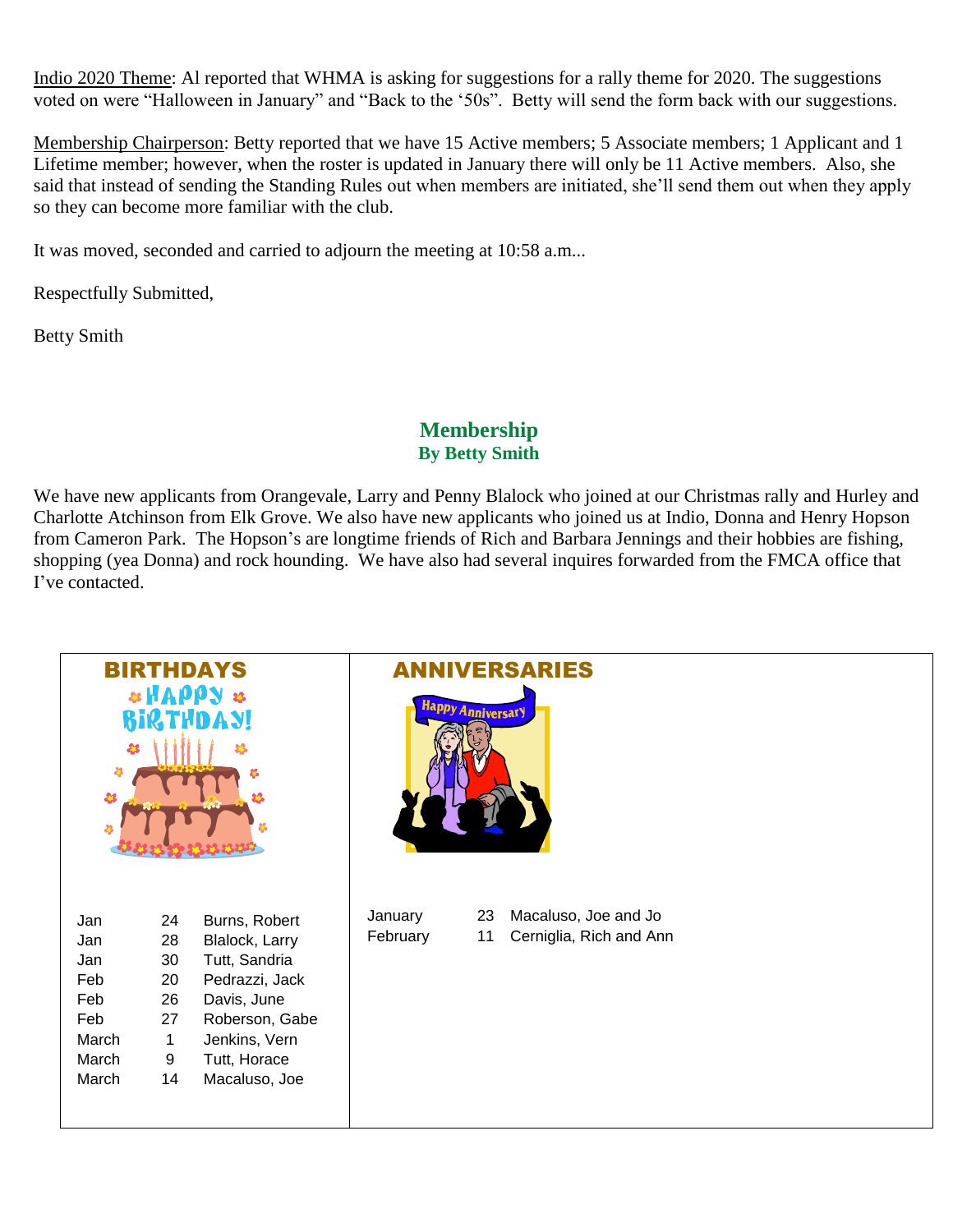

 **The Gold Diggers and Guests**



 **Darlene and Betty at the Chapter Fair Proof that Al got Henry and Donna's money!!**



 **Our adorable parade entry (thanks to Darlene's creativity!!!**